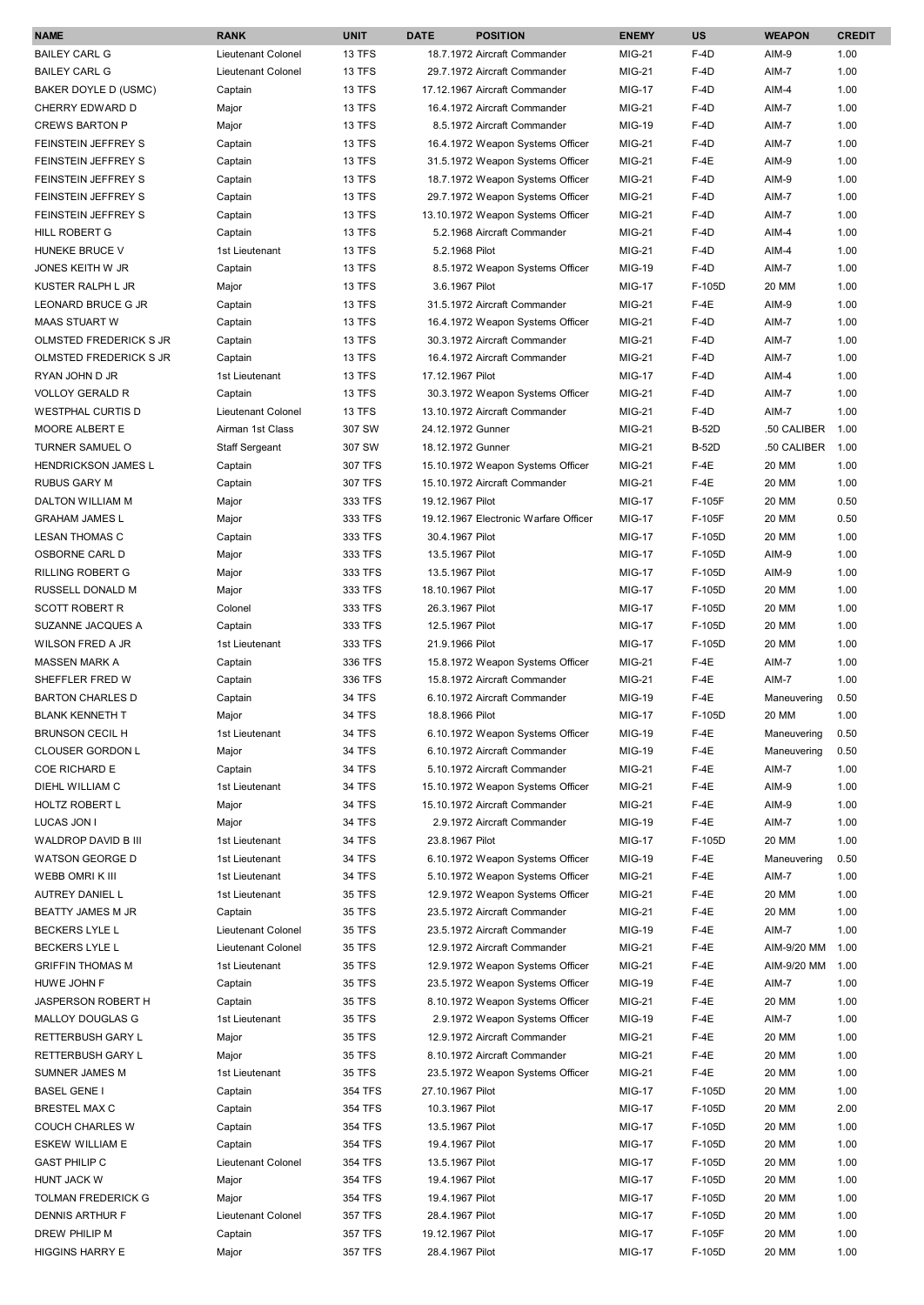| JOHNSON HAROLD E             | Captain            | 357 TFS        | 19.4.1967 Electronic Warfare Officer  | <b>MIG-17</b> | F-105F | 20 MM       | 1.00 |
|------------------------------|--------------------|----------------|---------------------------------------|---------------|--------|-------------|------|
| THORSNESS LEO K              | Major              | <b>357 TFS</b> | 19.4.1967 Pilot                       | <b>MIG-17</b> | F-105F | 20 MM       | 1.00 |
| WHEELER WILLIAM H            | Major              | 357 TFS        | 19.12.1967 Electronic Warfare Officer | <b>MIG-17</b> | F-105F | 20 MM       | 1.00 |
| TRACY FRED L                 | Major              | 388 TFW        | 29.6.1966 Pilot                       | <b>MIG-17</b> | F-105D | 20 MM       | 1.00 |
| ANDERSON ROBERT D            | Major              | 389 TFS        | 23.4.1967 Aircraft Commander          | MIG-21        | $F-4C$ | AIM-7       | 1.00 |
| <b>JANCA ROBERT D</b>        |                    |                |                                       |               |        |             |      |
|                              | Major              | 389 TFS        | 20.5.1967 Aircraft Commander          | MIG-21        | $F-4C$ | AIM-9       | 1.00 |
| KJER FRED D                  | Captain            | 389 TFS        | 23.4.1967 Pilot                       | <b>MIG-21</b> | $F-4C$ | AIM-7       | 1.00 |
| MOORE ROLLAND W JR           | Major              | 389 TFS        | 26.4.1967 Aircraft Commander          | <b>MIG-21</b> | $F-4C$ | AIM-7       | 1.00 |
| ROBERTS WILLIAM E JR         | 1st Lieutenant     | 389 TFS        | 20.5.1967 Pilot                       | MIG-21        | $F-4C$ | AIM-9       | 1.00 |
| <b>SEARS JAMES F</b>         | 1st Lieutenant     | 389 TFS        | 26.4.1967 Pilot                       | <b>MIG-21</b> | $F-4C$ | AIM-7       | 1.00 |
| <b>TITUS ROBERT F</b>        | Lieutenant Colonel | 389 TFS        | 20.5.1967 Aircraft Commander          | <b>MIG-21</b> | $F-4C$ | AIM-7       | 1.00 |
| <b>TITUS ROBERT F</b>        | Lieutenant Colonel | 389 TFS        | 22.5.1967 Aircraft Commander          | <b>MIG-21</b> | $F-4C$ | 20 MM       | 1.00 |
| <b>TITUS ROBERT F</b>        | Lieutenant Colonel | 389 TFS        | 22.5.1967 Aircraft Commander          | <b>MIG-21</b> | $F-4C$ | AIM-9       | 1.00 |
| ZIMER MILAN                  | 1st Lieutenant     | 389 TFS        | 20.5.1967 Pilot                       | <b>MIG-21</b> | $F-4C$ | AIM-7       | 1.00 |
| ZIMER MILAN                  | 1st Lieutenant     | 389 TFS        | 22.5.1967 Pilot                       | <b>MIG-21</b> | $F-4C$ | 20 MM       | 1.00 |
|                              |                    |                |                                       |               |        |             |      |
| ZIMER MILAN                  | 1st Lieutenant     | 389 TFS        | 22.5.1967 Pilot                       | <b>MIG-21</b> | $F-4C$ | AIM-9       | 1.00 |
| DILGER ROBERT G              | Major              | 390 TFS        | 1.5.1967 Aircraft Commander           | <b>MIG-17</b> | $F-4C$ | Maneuvering | 1.00 |
| DUDLEY WILBUR R              | Major              | 390 TFS        | 12.5.1966 Aircraft Commander          | <b>MIG-17</b> | $F-4C$ | AIM-9       | 1.00 |
| KRINGELIS IMANTES            | 1st Lieutenant     | 390 TFS        | 12.5.1966 Pilot                       | <b>MIG-17</b> | $F-4C$ | AIM-9       | 1.00 |
| THIES MACK                   | 1st Lieutenant     | 390 TFS        | 1.5.1967 Pilot                        | <b>MIG-17</b> | $F-4C$ | Maneuvering | 1.00 |
| BETTINE FRANK J              | Captain            | 4 TFS          | 19.8.1972 Weapon Systems Officer      | MIG-21        | $F-4E$ | AIM-7       | 1.00 |
| HARDY RICHARD F              | Captain            | 4 TFS          | 8.7.1972 Aircraft Commander           | MIG-21        | $F-4E$ | AIM-7       | 1.00 |
| HOWMAN PAUL D                | Captain            | 4 TFS          | 8.1.1973 Aircraft Commander           | <b>MIG-21</b> | $F-4D$ | AIM-7       | 1.00 |
| <b>IMAYE STANLEY M</b>       | Captain            | 4 TFS          | 29.7.1972 Weapon Systems Officer      | MIG-21        | $F-4E$ | AIM-7       | 1.00 |
| KULLMAN LAWRENCE W           | 1st Lieutenant     | 4 TFS          | 8.1.1973 Weapon Systems Officer       | <b>MIG-21</b> | $F-4D$ | AIM-7       | 1.00 |
|                              |                    |                |                                       |               |        |             |      |
| LEWINSKI PAUL T              | Captain            | 4 TFS          | 8.7.1972 Weapon Systems Officer       | <b>MIG-21</b> | $F-4E$ | AIM-7       | 1.00 |
| TAFT GENE E                  | Lieutenant Colonel | 4 TFS          | 29.7.1972 Aircraft Commander          | <b>MIG-21</b> | $F-4E$ | AIM-7       | 1.00 |
| WHITE SAMMY C                | Captain            | 4 TFS          | 19.8.1972 Aircraft Commander          | <b>MIG-21</b> | $F-4E$ | AIM-7       | 1.00 |
| RICHTER KARL W               | 1st Lieutenant     | 421 TFS        | 21.9.1966 Pilot                       | <b>MIG-17</b> | F-105D | 20 MM       | 1.00 |
| BATTISTA ROBERT B            | 1st Lieutenant     | 433 TFS        | 6.2.1968 Pilot                        | <b>MIG-21</b> | $F-4D$ | AIM-7       | 1.00 |
| BEVER MICHAEL R              | 1st Lieutenant     | 433 TFS        | 13.5.1967 Pilot                       | <b>MIG-17</b> | $F-4C$ | AIM-7       | 1.00 |
| <b>BOGOSLOFSKI BERNARD J</b> | Major              | 433 TFS        | 3.1.1968 Aircraft Commander           | <b>MIG-17</b> | $F-4D$ | 20 MM       | 1.00 |
| <b>BOLES ROBERT H</b>        | Captain            | 433 TFS        | 6.2.1968 Aircraft Commander           | <b>MIG-21</b> | F-4D   | AIM-7       | 1.00 |
| BONGARTZ THEODORE R          | 1st Lieutenant     | 433 TFS        | 24.10.1967 Pilot                      | MIG-21        | $F-4D$ | 20 MM       | 1.00 |
| CARY LAWRENCE E              | 1st Lieutenant     | 433 TFS        | 2.1.1967 Pilot                        | <b>MIG-21</b> | $F-4C$ | AIM-7       | 1.00 |
|                              |                    |                |                                       |               |        |             |      |
| COMBIES PHILIP P             | Major              | 433 TFS        | 2.1.1967 Aircraft Commander           | <b>MIG-21</b> | $F-4C$ | AIM-7       | 1.00 |
| COMBIES PHILIP P             | Major              | 433 TFS        | 20.5.1967 Aircraft Commander          | <b>MIG-17</b> | $F-4C$ | AIM-9       | 1.00 |
| CROKER STEPHEN B             | 1st Lieutenant     | 433 TFS        | 20.5.1967 Pilot                       | <b>MIG-17</b> | $F-4C$ | AIM-7       | 1.00 |
| <b>CROKER STEPHEN B</b>      | 1st Lieutenant     | 433 TFS        | 20.5.1967 Pilot                       | <b>MIG-17</b> | $F-4C$ | AIM-9       | 1.00 |
| DUNNEGAN CLIFTON P JR        | 1st Lieutenant     | 433 TFS        | 2.1.1967 Pilot                        | <b>MIG-21</b> | $F-4C$ | AIM-7       | 1.00 |
| DUTTON LEE R                 | 1st Lieutenant     | 433 TFS        | 2.1.1967 Pilot                        | <b>MIG-21</b> | $F-4C$ | AIM-7       | 1.00 |
| GLYNN LAWRENCE J JR          | 1st Lieutenant     | 433 TFS        | 2.1.1967 Aircraft Commander           | MIG-21        | $F-4C$ | AIM-7       | 1.00 |
| HAEFFNER FRED A              | Lieutenant Colonel | 433 TFS        | 13.5.1967 Aircraft Commander          | <b>MIG-17</b> | $F-4C$ | AIM-7       | 1.00 |
| HUSKEY RICHARD L             | Captain            | 433 TFS        | 3.1.1968 Pilot                        | <b>MIG-17</b> | F-4D   | 20 MM       | 1.00 |
| KIRK WILLIAM L               | Major              | 433 TFS        | 13.5.1967 Aircraft Commander          | <b>MIG-17</b> | $F-4C$ | AIM-9       | 1.00 |
| KIRK WILLIAM L               |                    |                |                                       |               |        |             |      |
|                              | Major              | 433 TFS        | 24.10.1967 Aircraft Commander         | MIG-21        | F-4D   | 20 MM       | 1.00 |
| LAFFERTY DANIEL L            | 1st Lieutenant     | 433 TFS        | 20.5.1967 Pilot                       | <b>MIG-17</b> | $F-4C$ | AIM-9       | 1.00 |
| <b>OLDS ROBIN</b>            | Colonel            | 433 TFS        | 20.5.1967 Aircraft Commander          | <b>MIG-17</b> | $F-4C$ | AIM-7       | 1.00 |
| <b>OLDS ROBIN</b>            | Colonel            | 433 TFS        | 20.5.1967 Aircraft Commander          | <b>MIG-17</b> | $F-4C$ | AIM-9       | 1.00 |
| PARDO JOHN R                 | Major              | 433 TFS        | 20.5.1967 Aircraft Commander          | <b>MIG-17</b> | $F-4C$ | AIM-9       | 1.00 |
| STONE JOHN B                 | Captain            | 433 TFS        | 2.1.1967 Aircraft Commander           | MIG-21        | $F-4C$ | AIM-7       | 1.00 |
| WAYNE STEPHEN A              | 1st Lieutenant     | 433 TFS        | 13.5.1967 Pilot                       | <b>MIG-17</b> | $F-4C$ | AIM-9       | 1.00 |
| WAYNE STEPHEN A              | 1st Lieutenant     | 433 TFS        | 20.5.1967 Pilot                       | <b>MIG-17</b> | $F-4C$ | AIM-9       | 1.00 |
| FEIGHNY JAMES P JR           | 1st Lieutenant     | 435 TFS        | 14.2.1968 Pilot                       | <b>MIG-17</b> | $F-4D$ | AIM-7       | 1.00 |
| LANG ALFRED E JR             | Lieutenant Colonel | 435 TFS        | 12.2.1968 Aircraft Commander          | MIG-21        | $F-4D$ | AIM-7       | 1.00 |
| MCKINNEY GEORGE H JR         | 1st Lieutenant     | 435 TFS        | 6.11.1967 Pilot                       | <b>MIG-17</b> | $F-4D$ | 20 MM       | 2.00 |
|                              |                    |                |                                       |               |        |             |      |
| MCKINNEY GEORGE H JR         | 1st Lieutenant     | 435 TFS        | 19.12.1967 Pilot                      | <b>MIG-17</b> | $F-4D$ | 20 MM       | 0.50 |
| MOORE JOSEPH D               | Major              | 435 TFS        | 19.12.1967 Aircraft Commander         | <b>MIG-17</b> | $F-4D$ | 20 MM       | 0.50 |
| MOSS RANDY P                 | 1st Lieutenant     | 435 TFS        | 12.2.1968 Pilot                       | MIG-21        | $F-4D$ | AIM-7       | 1.00 |
| MULDOON MICHAEL D            | 1st Lieutenant     | 435 TFS        | 3.1.1968 Pilot                        | <b>MIG-17</b> | $F-4D$ | AIM-4       | 1.00 |
| SIMMONDS DARRELL D           | Captain            | 435 TFS        | 6.11.1967 Aircraft Commander          | <b>MIG-17</b> | $F-4D$ | 20 MM       | 2.00 |
| SIMONET KENNETH A            | Major              | 435 TFS        | 18.1.1968 Aircraft Commander          | <b>MIG-17</b> | $F-4D$ | AIM-4       | 1.00 |
| SMITH WAYNE O                | 1st Lieutenant     | 435 TFS        | 18.1.1968 Pilot                       | <b>MIG-17</b> | $F-4D$ | AIM-4       | 1.00 |
| SQUIER CLAYTON K             | Lieutenant Colonel | 435 TFS        | 3.1.1968 Aircraft Commander           | <b>MIG-17</b> | F-4D   | AIM-4       | 1.00 |
| WILLIAMS DAVID O JR          | Colonel            | 435 TFS        | 14.2.1968 Aircraft Commander          | <b>MIG-17</b> | F-4D   | AIM-7       | 1.00 |
| SEAVER MAURICE E JR          | Major              | <b>44 TFS</b>  | 13.5.1967 Pilot                       | <b>MIG-17</b> | F-105D | 20 MM       | 1.00 |
|                              |                    |                |                                       |               |        |             |      |
| ANDERSON RONALD C            | Captain            | 45 TFS         | 10.7.1965 Pilot                       | <b>MIG-17</b> | $F-4C$ | AIM-9       | 1.00 |
| CLARK ARTHUR C               | Captain            | 45 TFS         | 10.7.1965 Pilot                       | <b>MIG-17</b> | $F-4C$ | AIM-9       | 1.00 |
| HOLCOMBE KENNETH E           | Captain            | 45 TFS         | 10.7.1965 Aircraft Commander          | <b>MIG-17</b> | $F-4C$ | AIM-9       | 1.00 |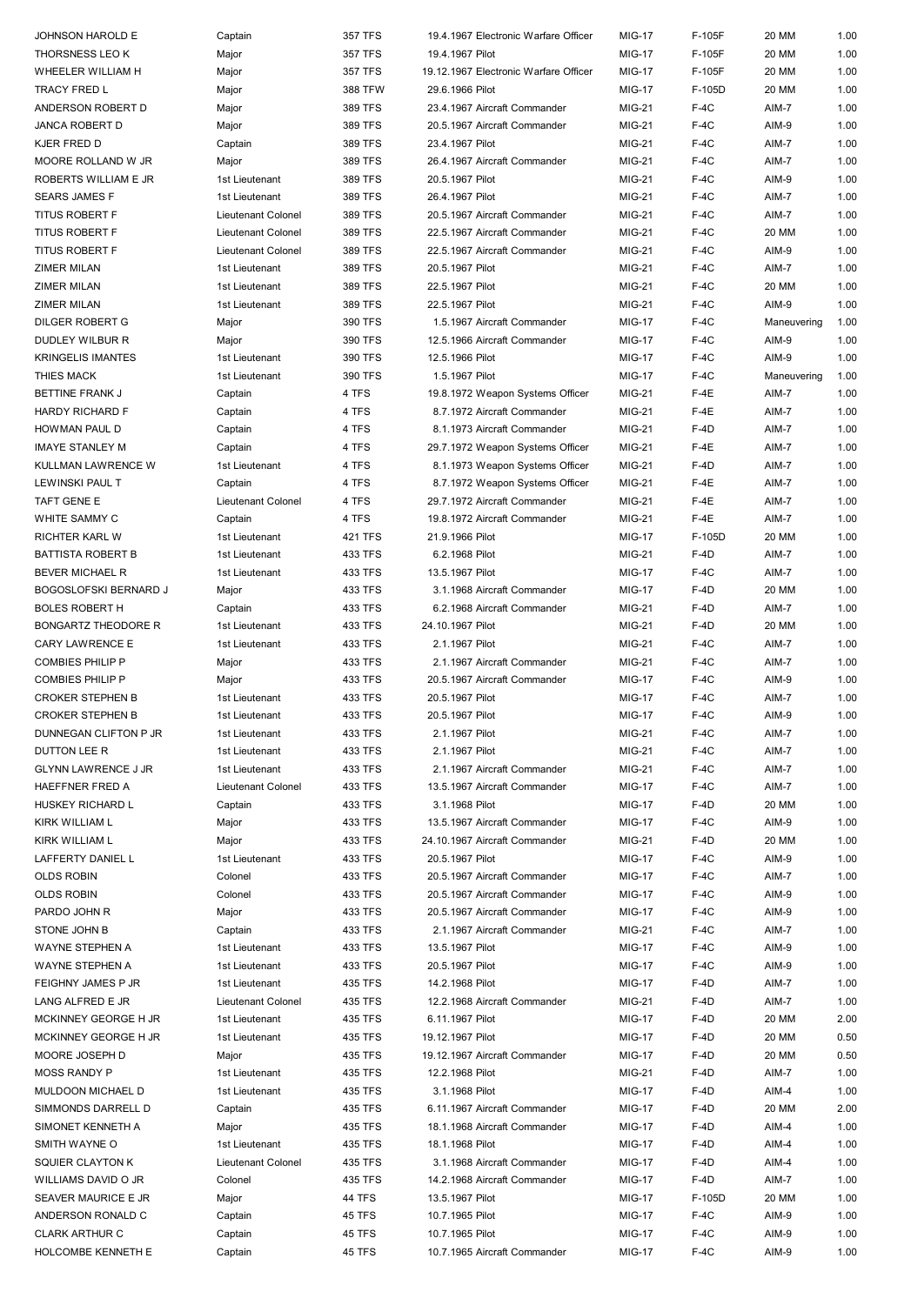| ROBERTS THOMAS S            | Captain            | 45 TFS         | 10.7.1965 Aircraft Commander      | <b>MIG-17</b> | $F-4C$ | AIM-9       | 1.00 |
|-----------------------------|--------------------|----------------|-----------------------------------|---------------|--------|-------------|------|
| CHRISTIANSEN VON R          | Lieutenant Colonel | 469 TFS        | 21.6.1972 Aircraft Commander      | <b>MIG-21</b> | $F-4E$ | AIM-9       | 1.00 |
| DICKEY ROY S                | Major              | 469 TFS        | 4.12.1966 Pilot                   | <b>MIG-17</b> | F-105D | 20 MM       | 1.00 |
| <b>HARDEN KAYE M</b>        | Major              | 469 TFS        | 21.6.1972 Weapon Systems Officer  | <b>MIG-21</b> | $F-4E$ | AIM-9       | 1.00 |
| MAHAFFEY MICHAEL J          | Captain            | 469 TFS        | 12.9.1972 Aircraft Commander      | <b>MIG-21</b> | $F-4D$ | AIM-9       | 1.00 |
|                             |                    |                |                                   |               |        |             |      |
| SHIELDS GEORGE I            | 1st Lieutenant     | 469 TFS        | 12.9.1972 Weapon Systems Officer  | <b>MIG-21</b> | $F-4D$ | AIM-9       | 1.00 |
| <b>WIGGINS LARRY D</b>      | Captain            | 469 TFS        | 3.6.1967 Pilot                    | <b>MIG-17</b> | F-105D | AIM-9/20 MM | 1.00 |
| <b>BAKKE SAMUEL O</b>       | Major              | 480 TFS        | 14.5.1967 Aircraft Commander      | <b>MIG-17</b> | $F-4C$ | AIM-7       | 1.00 |
| <b>BUTTELL DUANE A JR</b>   | 1st Lieutenant     | <b>480 TFS</b> | 14.7.1966 Pilot                   | <b>MIG-21</b> | $F-4C$ | AIM-9       | 1.00 |
| <b>CRAIG JAMES T JR</b>     | Captain            | 480 TFS        | 14.5.1967 Aircraft Commander      | <b>MIG-17</b> | $F-4C$ | 20 MM       | 1.00 |
|                             |                    |                |                                   |               |        |             |      |
| DEMUTH STEPHEN H            | 1st Lieutenant     | 480 TFS        | 14.5.1967 Pilot                   | <b>MIG-17</b> | $F-4C$ | 20 MM       | 1.00 |
| <b>GILMORE PAUL J</b>       | Major              | 480 TFS        | 26.4.1966 Aircraft Commander      | <b>MIG-21</b> | $F-4C$ | AIM-9       | 1.00 |
| HARGROVE JAMES A JR         | Major              | 480 TFS        | 14.5.1967 Aircraft Commander      | <b>MIG-17</b> | $F-4C$ | 20 MM       | 1.00 |
| KLAUSE KLAUS J              | 1st Lieutenant     | 480 TFS        | 5.11.1966 Pilot                   | <b>MIG-21</b> | $F-4C$ | AIM-9       | 1.00 |
| <b>KRIEPS RICHARD N</b>     | 1st Lieutenant     | 480 TFS        | 14.7.1966 Pilot                   | <b>MIG-21</b> | $F-4C$ | AIM-9       | 1.00 |
| <b>LAMBERT ROBERT W</b>     | Captain            | 480 TFS        | 14.5.1967 Pilot                   | <b>MIG-17</b> | $F-4C$ | AIM-7       | 1.00 |
|                             |                    |                |                                   |               |        |             |      |
| LATHAM WILBUR J JR          | 1st Lieutenant     | 480 TFS        | 5.11.1966 Aircraft Commander      | <b>MIG-21</b> | $F-4C$ | AIM-9       | 1.00 |
| <b>MARTIN RONALD G</b>      | 1st Lieutenant     | 480 TFS        | 14.8.1966 Aircraft Commander      | <b>MIG-21</b> | $F-4C$ | AIM-9       | 1.00 |
| PANKHURST JOHN E            | Captain            | 480 TFS        | 5.6.1967 Pilot                    | <b>MIG-17</b> | $F-4C$ | 20 MM       | 1.00 |
| PRIESTER DURWOOD K          | Major              | 480 TFS        | 5.6.1967 Aircraft Commander       | <b>MIG-17</b> | $F-4C$ | 20 MM       | 1.00 |
| RABENI JOHN J JR            | 1st Lieutenant     | 480 TFS        | 5.11.1966 Pilot                   | <b>MIG-21</b> | $F-4C$ | AIM-7       | 1.00 |
| SMITH WILLIAM T             | 1st Lieutenant     | 480 TFS        | 26.4.1966 Pilot                   | <b>MIG-21</b> | $F-4C$ | AIM-9       | 1.00 |
|                             |                    |                |                                   |               |        |             |      |
| SWENDNER WILLIAM J          | Captain            | 480 TFS        | 14.7.1966 Aircraft Commander      | <b>MIG-21</b> | $F-4C$ | AIM-9       | 1.00 |
| TALLEY JAMES T              | 1st Lieutenant     | 480 TFS        | 14.5.1967 Pilot                   | <b>MIG-17</b> | $F-4C$ | 20 MM       | 1.00 |
| <b>TUCK JAMES E</b>         | Major              | 480 TFS        | 5.11.1966 Aircraft Commander      | <b>MIG-21</b> | $F-4C$ | AIM-7       | 1.00 |
| <b>BROWN FREDERICK W</b>    | Major              | 523 TFS        | 15.10.1972 Weapon Systems Officer | <b>MIG-21</b> | $F-4D$ | AIM-9       | 1.00 |
| MCCOY IVY J JR              | Major              | 523 TFS        | 15.10.1972 Aircraft Commander     | <b>MIG-21</b> | $F-4D$ | AIM-9       | 1.00 |
|                             |                    |                |                                   |               |        |             |      |
| <b>NULL JAMES C</b>         | Captain            | 523 TFS        | 16.4.1972 Aircraft Commander      | <b>MIG-21</b> | $F-4D$ | AIM-7       | 1.00 |
| VAHUE MICHAEL D             | Captain            | 523 TFS        | 16.4.1972 Weapon Systems Officer  | <b>MIG-21</b> | $F-4D$ | AIM-7       | 1.00 |
| <b>BELL JAMES R</b>         | 1st Lieutenant     | 555 TFS        | 11.5.1972 Aircraft Commander      | <b>MIG-21</b> | $F-4D$ | AIM-7       | 1.00 |
| <b>BINKLEY ELDON D</b>      | 1st Lieutenant     | 555 TFS        | 21.12.1972 Weapon Systems Officer | MIG-21        | $F-4D$ | Maneuvering | 1.00 |
| <b>BLAKE ROBERT E</b>       | Captain            | 555 TFS        | 23.4.1966 Aircraft Commander      | <b>MIG-17</b> | $F-4C$ | AIM-7       | 1.00 |
| <b>BLEAKLEY ROBERT A</b>    | 1st Lieutenant     | 555 TFS        | 29.4.1966 Pilot                   | <b>MIG-17</b> | $F-4C$ | Maneuvering | 1.00 |
|                             |                    |                |                                   |               |        |             |      |
| <b>BRUNSON JAMES E</b>      | Lieutenant Colonel | 555 TFS        | 22.12.1972 Aircraft Commander     | MIG-21        | $F-4D$ | AIM-7       | 1.00 |
| <b>CAMERON MAX F</b>        | Captain            | 555 TFS        | 23.4.1966 Aircraft Commander      | <b>MIG-17</b> | $F-4C$ | AIM-9       | 1.00 |
| <b>CLIFTON CHARLES C</b>    | 1st Lieutenant     | 555 TFS        | 2.1.1967 Pilot                    | <b>MIG-21</b> | $F-4C$ | AIM-9       | 1.00 |
| <b>COBB LARRY D</b>         | Captain            | 555 TFS        | 26.10.1967 Aircraft Commander     | <b>MIG-17</b> | $F-4D$ | AIM-4       | 1.00 |
| <b>COONEY JAMES P</b>       | Lieutenant Colonel | 555 TFS        | 12.5.1972 Weapon Systems Officer  | <b>MIG-19</b> | $F-4D$ | AIM-7       | 1.00 |
|                             |                    |                |                                   |               |        |             |      |
| DEBELLEVUE CHARLES B        | Captain            | <b>555 TFS</b> | 10.5.1972 Weapon Systems Officer  | MIG-21        | $F-4D$ | AIM-7       | 1.00 |
| DEBELLEVUE CHARLES B        | Captain            | 555 TFS        | 8.7.1972 Weapon Systems Officer   | <b>MIG-21</b> | $F-4E$ | AIM-7       | 2.00 |
| DEBELLEVUE CHARLES B        | Captain            | 555 TFS        | 28.8.1972 Weapon Systems Officer  | <b>MIG-21</b> | $F-4D$ | AIM-7       | 1.00 |
| DEBELLEVUE CHARLES B        | Captain            | 555 TFS        | 9.9.1972 Weapon Systems Officer   | <b>MIG-19</b> | $F-4D$ | AIM-9       | 2.00 |
| DOWELL WILLIAM B D          | Captain            | 555 TFS        | 29.4.1966 Aircraft Commander      | <b>MIG-17</b> | $F-4C$ | AIM-9       | 1.00 |
| DUBLER JOHN E               | Captain            | 555 TFS        | 28.12.1972 Weapon Systems Officer | <b>MIG-21</b> | $F-4D$ | AIM-7       | 1.00 |
|                             |                    |                |                                   |               |        |             |      |
| <b>EAVES STEPHEN D</b>      | Captain            | 555 TFS        | 10.5.1972 Weapon Systems Officer  | <b>MIG-21</b> | $F-4D$ | AIM-7       | 1.00 |
| <b>EVANS ROBERT E</b>       | 1st Lieutenant     | 555 TFS        | 23.4.1966 Pilot                   | <b>MIG-17</b> | $F-4C$ | AIM-9       | 1.00 |
| <b>FRYE WAYNE T</b>         | Lieutenant Colonel | 555 TFS        | 12.5.1972 Aircraft Commander      | <b>MIG-19</b> | $F-4D$ | AIM-7       | 1.00 |
| <b>GEORGE SW</b>            | 1st Lieutenant     | 555 TFS        | 23.4.1966 Pilot                   | <b>MIG-17</b> | $F-4C$ | AIM-7       | 1.00 |
| <b>GOLBERG LAWRENCE H</b>   | Captain            | 555 TFS        | 30.4.1966 Aircraft Commander      | <b>MIG-17</b> | $F-4C$ | AIM-9       | 1.00 |
|                             |                    |                | 26.10.1967 Aircraft Commander     |               | $F-4D$ |             | 1.00 |
| <b>GORDON WILLIAM S III</b> | Captain            | 555 TFS        |                                   | <b>MIG-17</b> |        | AIM-7       |      |
| <b>GOSSARD HALBERT E</b>    | 1st Lieutenant     | 555 TFS        | 29.4.1966 Pilot                   | <b>MIG-17</b> | $F-4C$ | AIM-9       | 1.00 |
| <b>GULLICK FRANCIS M</b>    | Captain            | 555 TFS        | 5.6.1967 Pilot                    | <b>MIG-17</b> | $F-4D$ | AIM-7       | 1.00 |
| HARDGRAVE GERALD D          | 1st Lieutenant     | 555 TFS        | 30.4.1966 Pilot                   | <b>MIG-17</b> | $F-4C$ | AIM-9       | 1.00 |
| HARGROVE WILLIAM S          | 1st Lieutenant     | 555 TFS        | 9.9.1972 Weapon Systems Officer   | <b>MIG-21</b> | $F-4D$ | 20 MM       | 1.00 |
| HARGROVE WILLIAM S          | 1st Lieutenant     | 555 TFS        | 16.9.1972 Weapon Systems Officer  | <b>MIG-21</b> | $F-4E$ | AIM-9       | 1.00 |
|                             |                    |                |                                   |               |        |             |      |
| HIRSCH THOMAS M             | Major              | 555 TFS        | 6.1.1967 Aircraft Commander       | <b>MIG-21</b> | $F-4C$ | AIM-7       | 1.00 |
| <b>HODGDON LEIGH A</b>      | 1st Lieutenant     | 555 TFS        | 1.3.1972 Weapon Systems Officer   | <b>MIG-21</b> | $F-4D$ | AIM-7       | 1.00 |
| <b>HOWERTON REX D</b>       | Major              | 555 TFS        | 14.2.1969 Aircraft Commander      | <b>MIG-17</b> | $F-4D$ | 20 MM       | 1.00 |
| JAMESON JERRY W             | 1st Lieutenant     | 555 TFS        | 16.9.1966 Aircraft Commander      | <b>MIG-17</b> | $F-4C$ | AIM-9       | 1.00 |
| <b>KEITH LARRY R</b>        | Captain            | 555 TFS        | 29.4.1966 Aircraft Commander      | <b>MIG-17</b> | $F-4C$ | Maneuvering | 1.00 |
| KITTINGER JOSEPH W JR       | Lieutenant Colonel | 555 TFS        | 1.3.1972 Aircraft Commander       | <b>MIG-21</b> | $F-4D$ | AIM-7       | 1.00 |
|                             |                    |                |                                   |               |        |             |      |
| LAFEVER WILLIAM D           | 1st Lieutenant     | 555 TFS        | 4.5.1967 Pilot                    | <b>MIG-21</b> | $F-4C$ | AIM-9       | 1.00 |
| LAVOY ALAN A                | Captain            | 555 TFS        | 26.10.1967 Pilot                  | <b>MIG-17</b> | $F-4D$ | AIM-4       | 1.00 |
| LOCHER ROGER C              | 1st Lieutenant     | 555 TFS        | 21.2.1972 Weapon Systems Officer  | <b>MIG-21</b> | $F-4D$ | AIM-7       | 1.00 |
| LOCHER ROGER C              | 1st Lieutenant     | 555 TFS        | 8.5.1972 Weapon Systems Officer   | <b>MIG-21</b> | $F-4D$ | AIM-7       | 1.00 |
| LOCHER ROGER C              | 1st Lieutenant     | 555 TFS        | 10.5.1972 Weapon Systems Officer  | <b>MIG-21</b> | $F-4D$ | AIM-7       | 1.00 |
| LODGE ROBERT A              | Major              | 555 TFS        | 21.2.1972 Aircraft Commander      | <b>MIG-21</b> | $F-4D$ | AIM-7       | 1.00 |
|                             |                    |                |                                   |               |        |             |      |
| LODGE ROBERT A              | Major              | 555 TFS        | 8.5.1972 Aircraft Commander       | <b>MIG-21</b> | $F-4D$ | AIM-7       | 1.00 |
| LODGE ROBERT A              | Major              | 555 TFS        | 10.5.1972 Aircraft Commander      | <b>MIG-21</b> | $F-4D$ | AIM-7       | 1.00 |